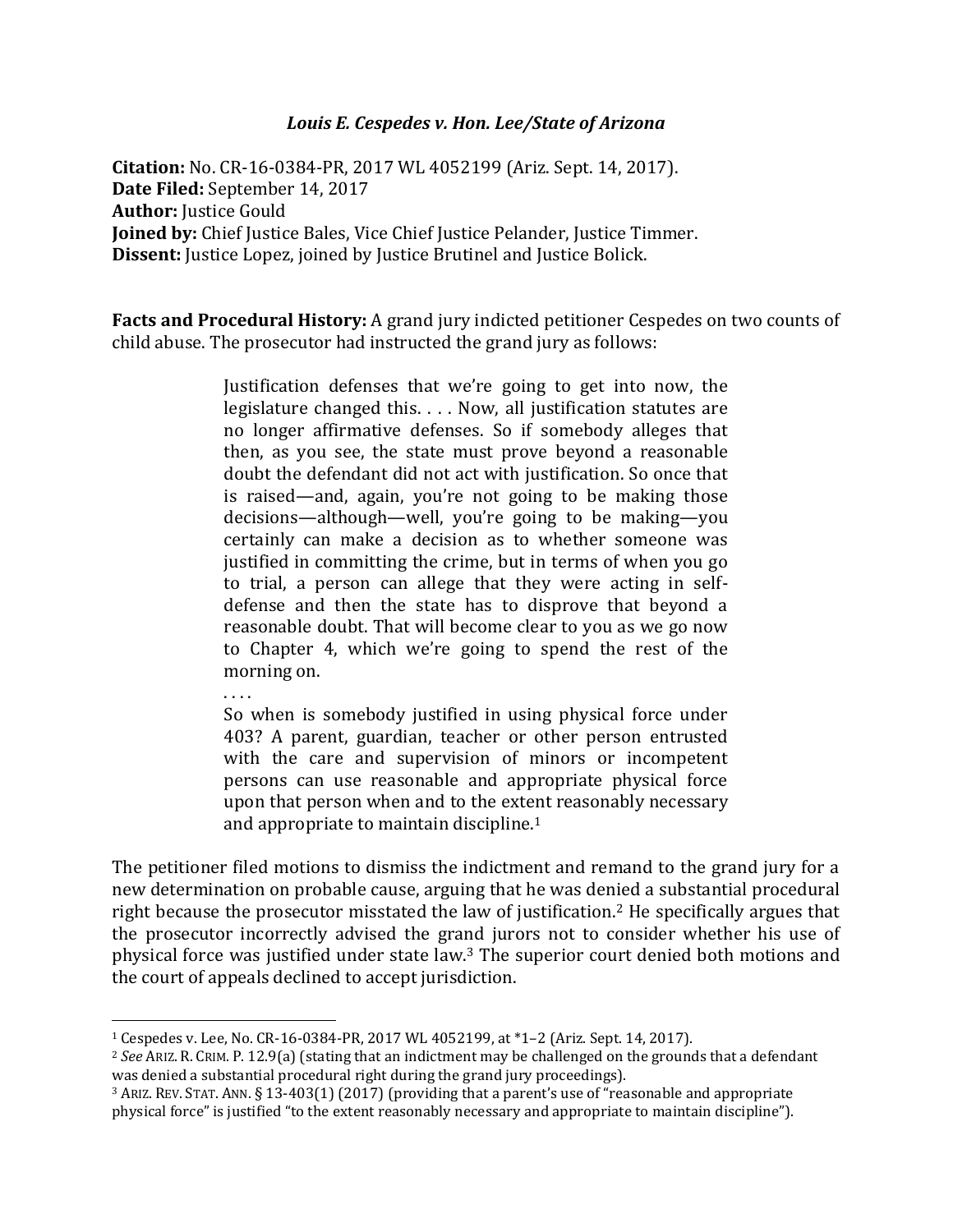The Arizona Supreme Court granted review of the grand jury instruction issue.

**Issue:** In grand jury instructions, prosecutors are required to instruct grand jurors on all applicable law, which includes explaining justification defenses relevant to determining the existence of probable cause. A justification defense determination requires jurors to consider whether a defendant's actions were reasonable under the circumstances. When a prosecutor instructs the grand jury that they "can" decide whether the petitioner's acts were justified, and explains that they would "have to decide" whether the petitioner's use of force was reasonable, does he misstate the law regarding justification?

**Holding:** No. The prosecutor correctly instructed the jury on the defense of justification.

**Disposition:** The superior court's denial of Cespedes' motions is affirmed.

**Rule:** A prosecutor's duty to instruct grand jurors on all applicable law includes explaining justification defenses relevant to determining the existence of probable cause.

## **Reasoning:**

- **The Prosecutor Correctly Stated the Law of Justification:** The prosecutor correctly explained that under state  $law<sub>1</sub><sup>4</sup>$  "justification is a defense in any prosecution for an offense pursuant to this title," and that if one's act is justified, he may be protected by the law.<sup>5</sup>
- **The Prosecutor Instructed the Grand Jury on All Applicable Law:** Reviewing the instructions as a whole, the prosecutor correctly instructed the grand jury on justification pursuant to state law.<sup>6</sup> The prosecutor correctly advised the grand jury that justification determination occurs at trial and that while they would not have to make that decision, they would still be making determinations about whether the petitioner's use of force was reasonable.<sup>7</sup> This instruction, coupled with the significant time he spent on explaining justification, made it clear that the grand jurors could decide whether a defendant's conduct was justified based on the facts of the case.<sup>8</sup>
- **The Prosecutor Properly Instructed the Grand Jurors RegardingtThe Standard of Reasonableness for using Physical Force:** An objective standard is used to determine whether a defendant's use of force was reasonable;<sup>9</sup> therefore, the

<sup>8</sup> *Id.* <sup>9</sup> *Id.*

l <sup>4</sup> *Id.*

<sup>5</sup> Cespedes, 2017 WL 4052199, at \*2.

<sup>6</sup> § 13-403(1).

<sup>7</sup> *Cespedes*, 2017 WL 4052199, at \*3.